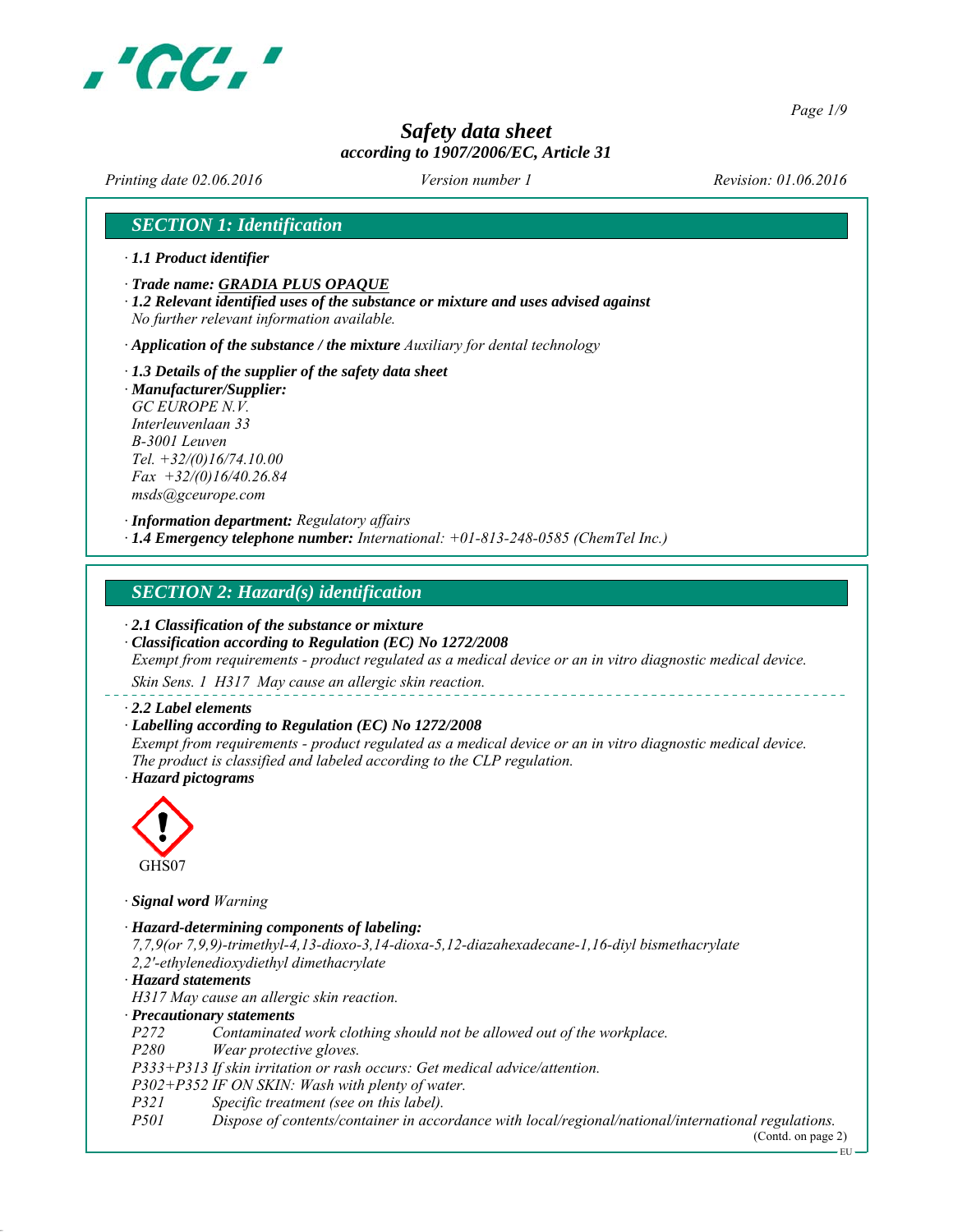*Printing date 02.06.2016 Revision: 01.06.2016 Version number 1*

(Contd. of page 1)

### *Trade name: GRADIA PLUS OPAQUE*

#### *∙ 2.3 Other hazards*

*∙ Results of PBT and vPvB assessment*

*∙ PBT: Not applicable.*

*∙ vPvB: Not applicable.*

# *SECTION 3: Composition/information on ingredients*

#### *∙ 3.2 Chemical characterization: Mixtures*

*∙ Description:*

*Only substances required to be mentioned according to Annex II of regulation 1907/2006 are listed. Information on the other substances that may be present can be obtained upon request.*

| $\cdot$ Dangerous components: |                                                                                                        |               |
|-------------------------------|--------------------------------------------------------------------------------------------------------|---------------|
|                               | $72869-86-4$ 7,7,9(or 7,9,9)-trimethyl-4,13-dioxo-3,14-dioxa-5,12-diazahexadecane-1,16-diyl            | $10 - 25\%$   |
|                               | bismethacrylate                                                                                        |               |
|                               | Skin Sens. 1, H317                                                                                     |               |
|                               | 109-16-0 $\left  2,2\right\rangle$ -ethylenedioxydiethyl dimethacrylate                                | $10 - 25\%$   |
|                               | Skin Sens. 1, H317                                                                                     |               |
|                               | 13760-80-0 Ytterbium trifluoride                                                                       | $1 - 5\%$     |
|                               | Acute Tox. 3, H301; Acute Tox. 3, H311; Acute Tox. 3, H331                                             |               |
|                               | 75980-60-8 diphenyl(2,4,6-trimethylbenzoyl)phosphine oxide                                             | $0.1 - 0.5\%$ |
|                               | Repr. 2, $H361f$                                                                                       |               |
|                               | $\cdot$ <b>Additional information:</b> For the wording of the listed risk phrases refer to section 16. |               |

# *SECTION 4: First-aid measures*

#### *∙ 4.1 Description of first aid measures*

#### *∙ General information:*

*Immediately remove any clothing soiled by the product.*

*If symptoms persist consult doctor.*

*∙ After inhalation:*

*Supply fresh air. If required, provide artificial respiration. Keep patient warm. Consult doctor if symptoms persist.*

*Take affected persons into fresh air and keep quiet.*

*∙ After skin contact:*

*Immediately wash with water and soap and rinse thoroughly.*

*Seek medical treatment.*

*If skin irritation continues, consult a doctor.*

*∙ After eye contact:*

*Rinse opened eye for several minutes under running water. If symptoms persist, consult a doctor.*

*∙ After swallowing:*

*Rinse out mouth and then drink plenty of water.*

*If symptoms persist consult doctor.*

*∙ 4.2 Most important symptoms and effects, both acute and delayed Allergic reactions*

- *∙ 4.3 Indication of any immediate medical attention and special treatment needed*
- *No further relevant information available.*

(Contd. on page 3)

EU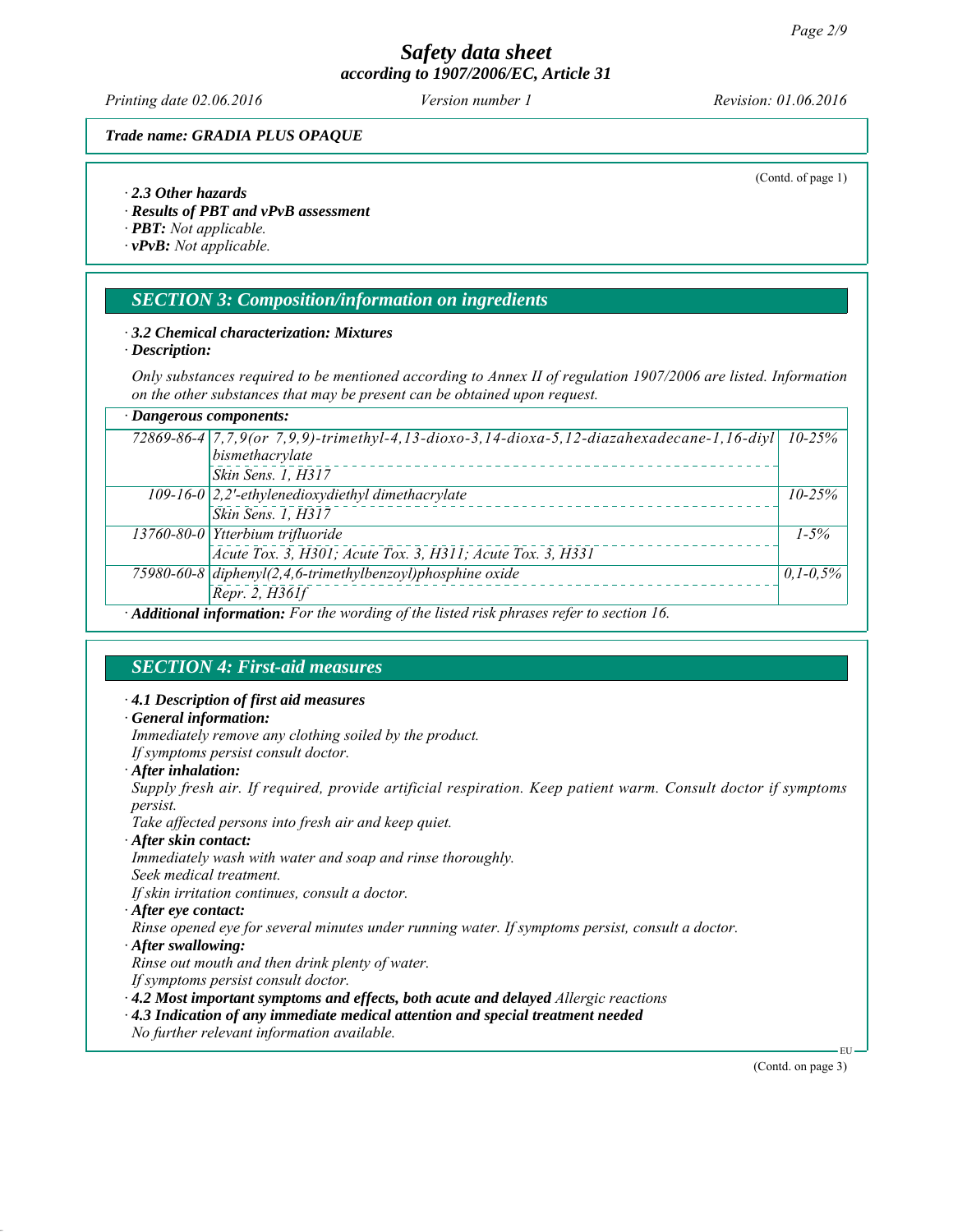*Printing date 02.06.2016 Revision: 01.06.2016 Version number 1*

*Trade name: GRADIA PLUS OPAQUE*

(Contd. of page 2)

### *SECTION 5: Fire-fighting measures*

- *∙ 5.1 Extinguishing media*
- *∙ Suitable extinguishing agents:*

*CO2, extinguishing powder or water spray. Fight larger fires with water spray or alcohol resistant foam. Use fire fighting measures that suit the environment.*

- *∙ For safety reasons unsuitable extinguishing agents: Water with full jet*
- *∙ 5.2 Special hazards arising from the substance or mixture*
- *Formation of toxic gases is possible during heating or in case of fire.*
- *∙ 5.3 Advice for firefighters*
- *∙ Protective equipment: Wear self-contained respiratory protective device.*
- *∙ Additional information*

*Dispose of fire debris and contaminated fire fighting water in accordance with official regulations.*

### *SECTION 6: Accidental release measures*

*∙ 6.1 Personal precautions, protective equipment and emergency procedures Remove persons from danger area. Avoid contact with the eyes and skin. Wear protective clothing.*

*∙ 6.2 Environmental precautions: Do not allow product to reach sewage system or any water course. Inform respective authorities in case of seepage into water course or sewage system. Do not allow to penetrate the ground/soil. In case of seepage into the ground inform responsible authorities.*

*∙ 6.3 Methods and material for containment and cleaning up: Absorb liquid components with liquid-binding material. Dispose of the collected material according to regulations.*

*∙ 6.4 Reference to other sections*

*See Section 7 for information on safe handling.*

*See Section 8 for information on personal protection equipment.*

*See Section 13 for disposal information.*

# *SECTION 7: Handling and storage*

*∙ 7.1 Precautions for safe handling*

*Ensure good ventilation/exhaustion at the workplace.*

*Prevent formation of aerosols.*

*Avoid contact with the eyes and skin.*

- *∙ Information about protection against explosions and fires: No special measures required.*
- *∙ 7.2 Conditions for safe storage, including any incompatibilities*

*∙ Storage:*

- *∙ Requirements to be met by storerooms and receptacles: Store only in unopened original receptacles.*
- *∙ Information about storage in one common storage facility: Store away from foodstuffs.*
- *∙ Further information about storage conditions: None.*
- *∙ 7.3 Specific end use(s) No further relevant information available.*

(Contd. on page 4)

EU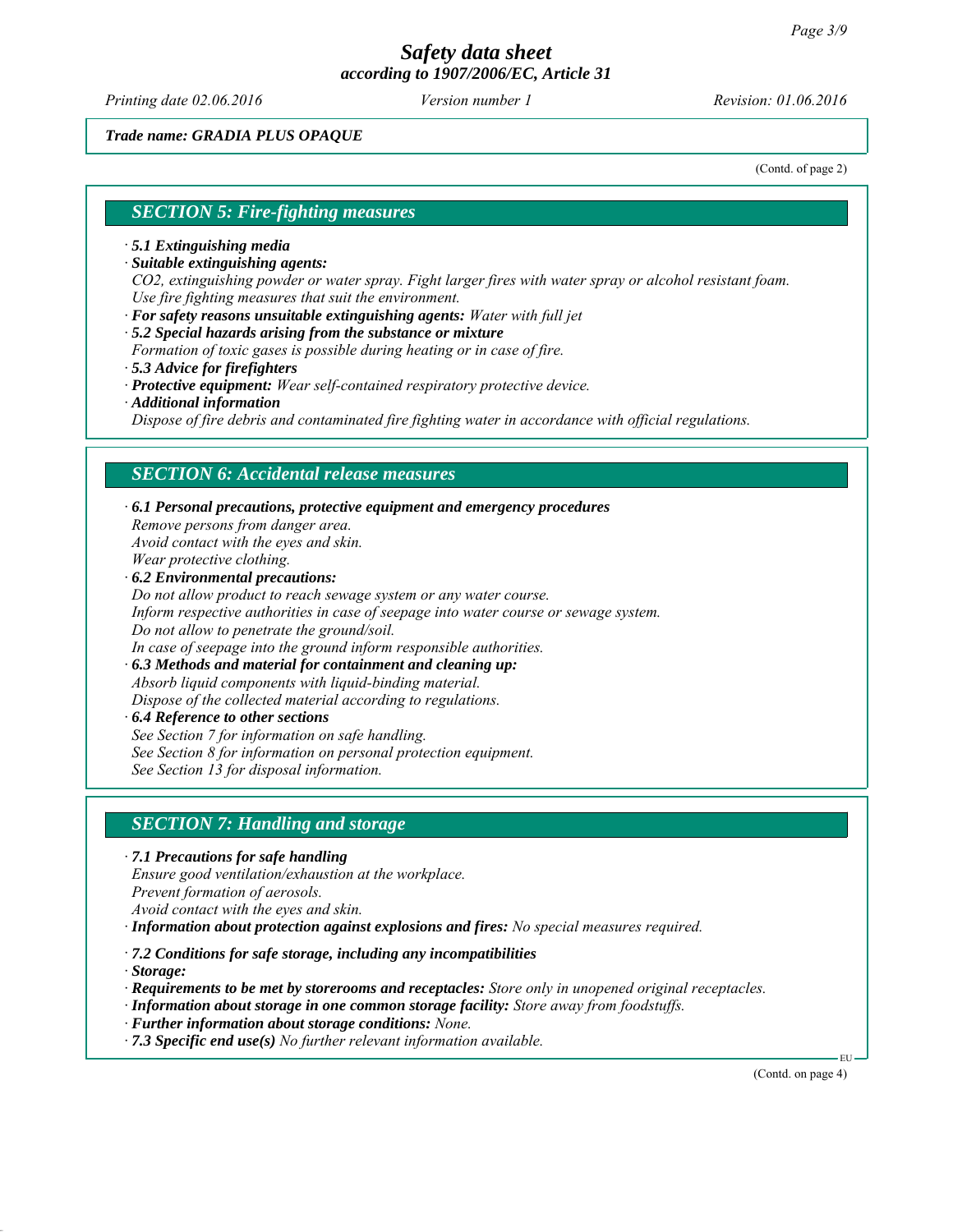*Printing date 02.06.2016 Revision: 01.06.2016 Version number 1*

# *Trade name: GRADIA PLUS OPAQUE*

(Contd. of page 3)

on page 5) EU

### *SECTION 8: Exposure controls/personal protection*

*∙ Additional information about design of technical systems: No further data; see item 7.*

#### *∙ 8.1 Control parameters*

*∙ Components with limit values that require monitoring at the workplace:*

*The product does not contain any relevant quantities of materials with critical values that have to be monitored at the workplace.*

*∙ DNELs*

#### *13463-67-7 titanium dioxide*

*Inhalative DNEL inhalation 10 mg/m3 (man)*

*∙ Additional information: The lists that were valid during the creation were used as basis.*

- *∙ 8.2 Exposure controls*
- *∙ Personal protective equipment:*
- *∙ General protective and hygienic measures:*
- *The usual precautionary measures for handling chemicals should be followed.*
- *Avoid contact with the eyes and skin.*

*Wash hands before breaks and at the end of work.*

- *Immediately remove all soiled and contaminated clothing.*
- *∙ Breathing equipment: Suitable respiratory protective device recommended.*
- *∙ Protection of hands:*



*Protective gloves*

#### *∙ Material of gloves*

*The selection of the suitable gloves does not only depend on the material, but also on further marks of quality and varies from manufacturer to manufacturer. As the product is a preparation of several substances, the resistance of the glove material can not be calculated in advance and has therefore to be checked prior to the application. ∙ Penetration time of glove material*

*The exact break through time has to be found out by the manufacturer of the protective gloves and has to be observed.*

*∙ Eye protection:*



*Tightly sealed goggles*

# *SECTION 9: Physical and chemical properties*

| $\cdot$ 9.1 Information on basic physical and chemical properties<br><b>General Information</b> |                                    |          |
|-------------------------------------------------------------------------------------------------|------------------------------------|----------|
| $\cdot$ Appearance:                                                                             |                                    |          |
| Form:                                                                                           | Pasty                              |          |
| Color:                                                                                          | According to product specification |          |
| $\cdot$ Odor:                                                                                   | <i><u><b>Odorless</b></u></i>      |          |
| $\cdot$ Odor threshold:                                                                         | Not determined                     |          |
| $\cdot$ pH-value:                                                                               | Not determined                     |          |
|                                                                                                 |                                    | (Contd.) |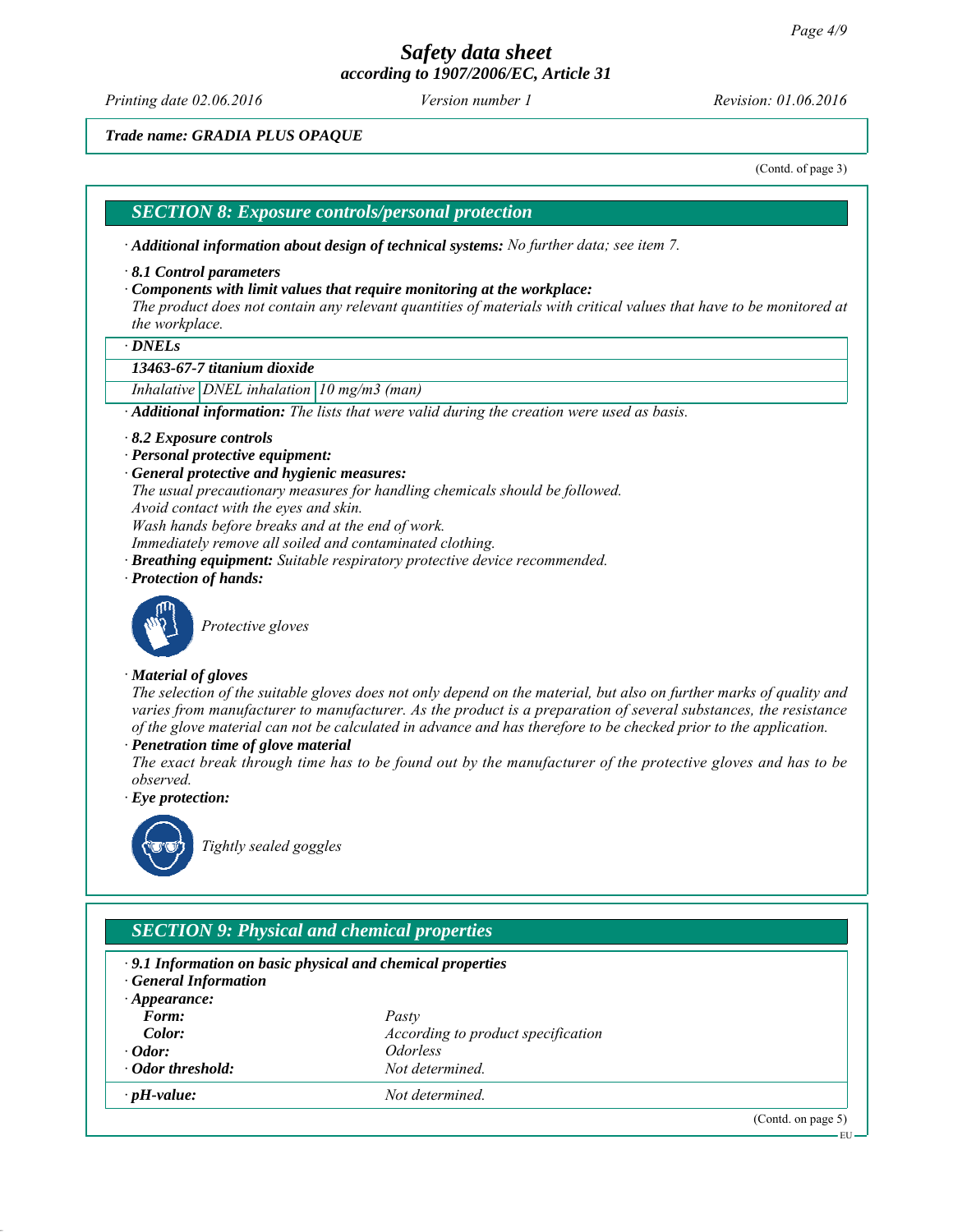*Printing date 02.06.2016 Revision: 01.06.2016 Version number 1*

## *Trade name: GRADIA PLUS OPAQUE*

|                                                                                                       |                                                                    | (Contd. of page 4) |
|-------------------------------------------------------------------------------------------------------|--------------------------------------------------------------------|--------------------|
| Change in condition<br><b>Melting point/Melting range:</b><br><b>Boiling point/Boiling range:</b>     | Undetermined.<br>283 °C                                            |                    |
| · Flash point:                                                                                        | >150 °C                                                            |                    |
| · Flammability (solid, gaseous):                                                                      | Not applicable.                                                    |                    |
| · Ignition temperature:                                                                               | Undetermined.                                                      |                    |
| · Decomposition temperature:                                                                          | Not determined.                                                    |                    |
| · Auto igniting:                                                                                      | Product is not selfigniting.                                       |                    |
| · Danger of explosion:                                                                                | Product does not present an explosion hazard.                      |                    |
| · Explosion limits:<br>Lower:<br><b>Upper:</b>                                                        | Not determined.<br>Not determined.                                 |                    |
| · Vapor pressure:                                                                                     | Not determined.                                                    |                    |
| $\cdot$ Density at 20 $\cdot$ C:<br>· Relative density<br>· Vapor density<br>$\cdot$ Evaporation rate | $2 g/cm^3$<br>Not determined.<br>Not determined<br>Not determined. |                    |
| · Solubility in / Miscibility with<br>Water:                                                          | <i>Insoluble</i>                                                   |                    |
| · Partition coefficient (n-octanol/water): Not determined.                                            |                                                                    |                    |
| · Viscosity:<br>Dynamic:<br>Kinematic:                                                                | Not determined.<br>Not determined.                                 |                    |
| · Solvent content:<br>Organic solvents:<br>$\cdot$ 9.2 Other information                              | $0.0\%$<br>No further relevant information available.              |                    |

# *SECTION 10: Stability and reactivity*

*∙ 10.1 Reactivity No further relevant information available.*

*∙ 10.2 Chemical stability*

*∙ Thermal decomposition / conditions to be avoided: No decomposition if used according to specifications.*

*∙ 10.3 Possibility of hazardous reactions No dangerous reactions known.*

*∙ 10.4 Conditions to avoid No further relevant information available.*

*∙ 10.5 Incompatible materials: No further relevant information available.*

*∙ 10.6 Hazardous decomposition products: No dangerous decomposition products known.*

*SECTION 11: Toxicological information*

*∙ 11.1 Information on toxicological effects*

*∙ Acute toxicity: Based on available data, the classification criteria are not met.*

(Contd. on page 6)

EU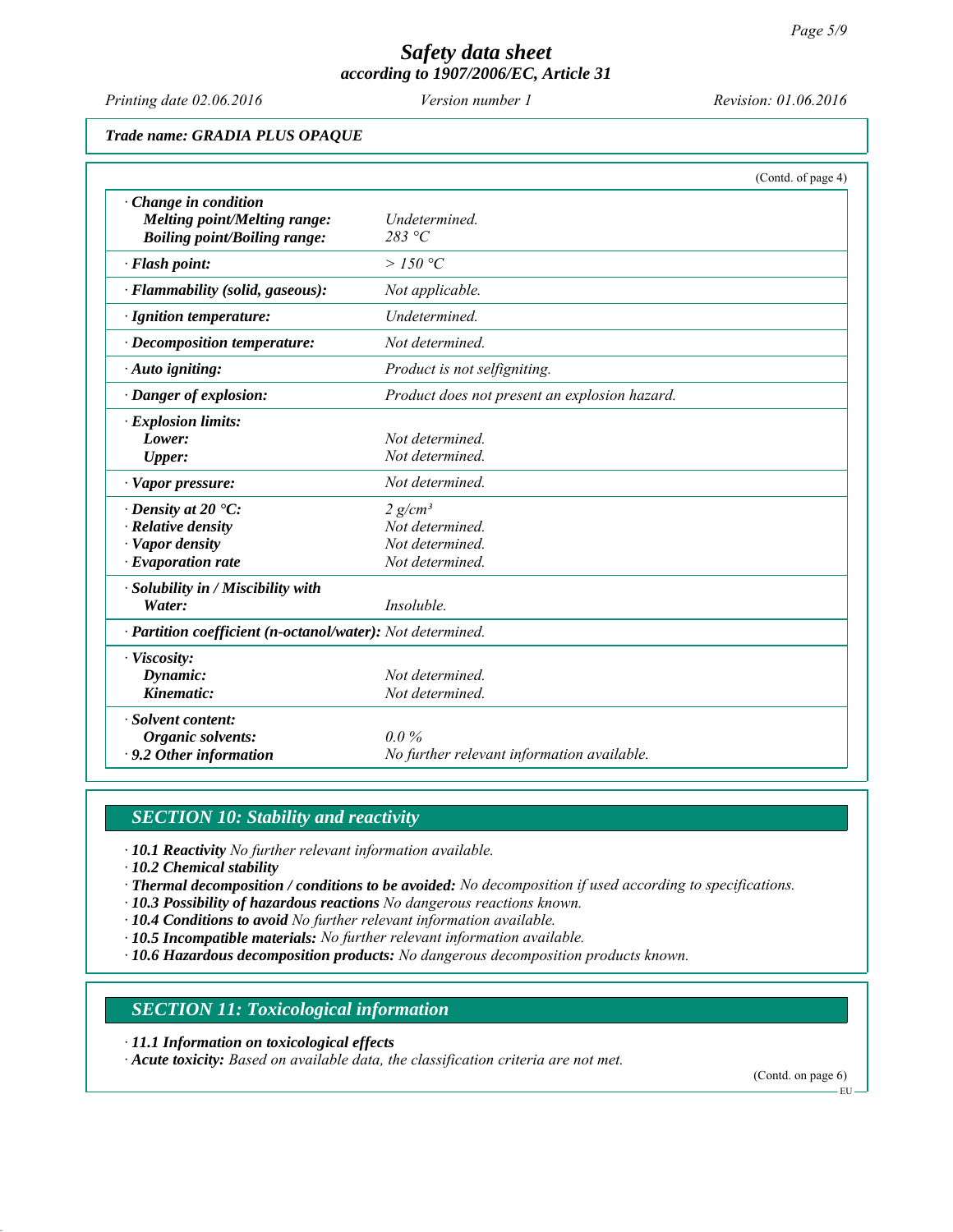# *Safety data sheet*

*according to 1907/2006/EC, Article 31*

*Printing date 02.06.2016 Revision: 01.06.2016 Version number 1*

*Trade name: GRADIA PLUS OPAQUE*

|                                                | · LD/LC50 values that are relevant for classification:                                                                                                                                                                                                                                                                                                                                                                                                                                                                                                                                                                                                                                                                                                                            | (Contd. of page 5) |
|------------------------------------------------|-----------------------------------------------------------------------------------------------------------------------------------------------------------------------------------------------------------------------------------------------------------------------------------------------------------------------------------------------------------------------------------------------------------------------------------------------------------------------------------------------------------------------------------------------------------------------------------------------------------------------------------------------------------------------------------------------------------------------------------------------------------------------------------|--------------------|
|                                                | 72869-86-4 7,7,9(or 7,9,9)-trimethyl-4,13-dioxo-3,14-dioxa-5,12-diazahexadecane-1,16-diyl bismethacrylate                                                                                                                                                                                                                                                                                                                                                                                                                                                                                                                                                                                                                                                                         |                    |
| Oral                                           | $>$ 5000 mg/kg (rat female) (OECD 401)<br>LD50                                                                                                                                                                                                                                                                                                                                                                                                                                                                                                                                                                                                                                                                                                                                    |                    |
|                                                | 13463-67-7 titanium dioxide                                                                                                                                                                                                                                                                                                                                                                                                                                                                                                                                                                                                                                                                                                                                                       |                    |
| Oral                                           | LD50<br>$>$ 5000 mg/kg (mouse) (OECD 420)                                                                                                                                                                                                                                                                                                                                                                                                                                                                                                                                                                                                                                                                                                                                         |                    |
|                                                | Inhalative $ LCS0/4 h  > 6.82$ mg/l (rat male)                                                                                                                                                                                                                                                                                                                                                                                                                                                                                                                                                                                                                                                                                                                                    |                    |
| · Primary irritant effect:<br>· Sensitization: | on the skin: Based on available data, the classification criteria are not met.<br>on the eye: Based on available data, the classification criteria are not met.<br>May cause an allergic skin reaction.<br>· Additional toxicological information:                                                                                                                                                                                                                                                                                                                                                                                                                                                                                                                                |                    |
|                                                | · Carcinogenic categories                                                                                                                                                                                                                                                                                                                                                                                                                                                                                                                                                                                                                                                                                                                                                         |                    |
|                                                | · IARC (International Agency for Research on Cancer)                                                                                                                                                                                                                                                                                                                                                                                                                                                                                                                                                                                                                                                                                                                              |                    |
|                                                | $128-37-0$ 2,6-di-tert-butyl-p-cresol                                                                                                                                                                                                                                                                                                                                                                                                                                                                                                                                                                                                                                                                                                                                             | 3                  |
|                                                | $13463-67-7$ titanium dioxide                                                                                                                                                                                                                                                                                                                                                                                                                                                                                                                                                                                                                                                                                                                                                     | 2B                 |
|                                                | $1309-37-1$ Iron(III) oxide                                                                                                                                                                                                                                                                                                                                                                                                                                                                                                                                                                                                                                                                                                                                                       | $\mathfrak{Z}$     |
|                                                | · NTP (National Toxicology Program)                                                                                                                                                                                                                                                                                                                                                                                                                                                                                                                                                                                                                                                                                                                                               |                    |
|                                                | None of the ingredients is listed.                                                                                                                                                                                                                                                                                                                                                                                                                                                                                                                                                                                                                                                                                                                                                |                    |
|                                                | · OSHA-Ca (Occupational Safety & Health Administration)                                                                                                                                                                                                                                                                                                                                                                                                                                                                                                                                                                                                                                                                                                                           |                    |
|                                                | None of the ingredients is listed.                                                                                                                                                                                                                                                                                                                                                                                                                                                                                                                                                                                                                                                                                                                                                |                    |
|                                                | · Repeated dose toxicity No further relevant information available.<br>$\cdot$ CMR effects (carcinogenity, mutagenicity and toxicity for reproduction)<br>No further relevant information available.<br>Germ cell mutagenicity Based on available data, the classification criteria are not met.<br>Carcinogenicity Based on available data, the classification criteria are not met.<br>· Reproductive toxicity Based on available data, the classification criteria are not met.<br>$\cdot$ STOT-single exposure Based on available data, the classification criteria are not met.<br>$\cdot$ STOT-repeated exposure Based on available data, the classification criteria are not met.<br>· Aspiration hazard Based on available data, the classification criteria are not met. |                    |

*∙ 12.1 Toxicity*

*∙ Aquatic toxicity:*

*72869-86-4 7,7,9(or 7,9,9)-trimethyl-4,13-dioxo-3,14-dioxa-5,12-diazahexadecane-1,16-diyl bismethacrylate*

*EC50/48h (static) > 1,2 mg/l (daphnia magna) (OECD 202)*

*∙ 12.2 Persistence and degradability No further relevant information available.*

*∙ 12.3 Bioaccumulative potential No further relevant information available.*

*∙ 12.4 Mobility in soil No further relevant information available.*

*∙ Additional ecological information:*

*∙ General notes:*

*Water hazard class 3 (Self-assessment): extremely hazardous for water*

*Do not allow product to reach ground water, water course or sewage system, even in small quantities.*

*Danger to drinking water if even extremely small quantities leak into the ground.*

*∙ 12.5 Results of PBT and vPvB assessment*

*∙ PBT: Not applicable.*

(Contd. on page 7)

EU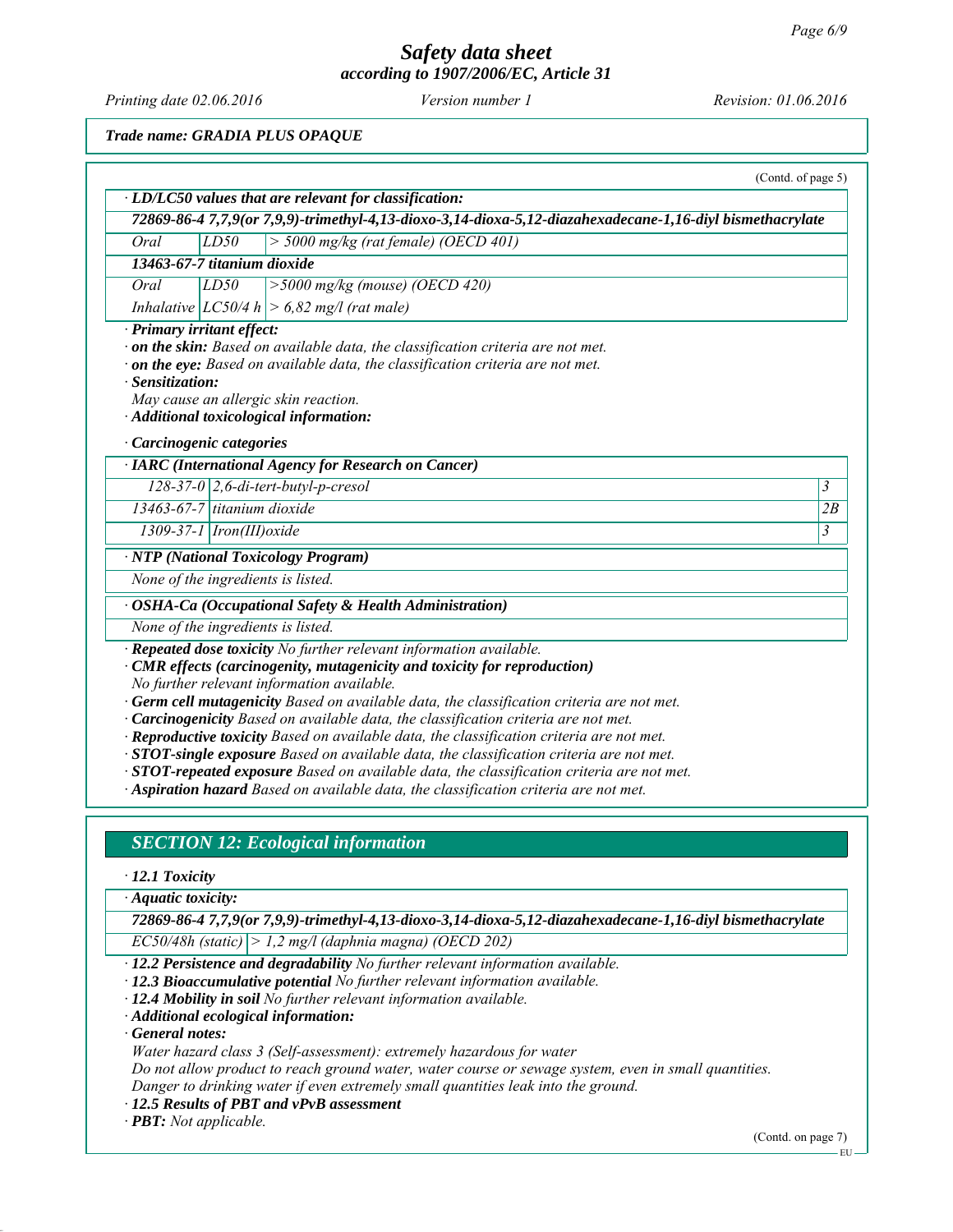*Printing date 02.06.2016 Revision: 01.06.2016 Version number 1*

(Contd. of page 6)

*Trade name: GRADIA PLUS OPAQUE*

*∙ vPvB: Not applicable.*

*∙ 12.6 Other adverse effects No further relevant information available.*

# *SECTION 13: Disposal considerations*

#### *∙ 13.1 Waste treatment methods*

*∙ Recommendation:*

*Must not be disposed of together with household garbage. Do not allow product to reach sewage system.*

*∙ European waste catalogue*

| 18 00 00   WASTES FROM HUMAN OR ANIMAL HEALTH CARE AND/OR RELATED RESEARCH (except         |
|--------------------------------------------------------------------------------------------|
| kitchen and restaurant wastes not arising from immediate health care)                      |
| 18 01 00   wastes from natal care, diagnosis, treatment or prevention of disease in humans |
| 18 01 06 $*$ chemicals consisting of or containing hazardous substances                    |

*∙ Uncleaned packagings:*

*∙ Recommendation: Disposal must be made according to official regulations.*

# *SECTION 14: Transport information*

| $\cdot$ 14.1 UN-Number<br>ADR, ADN, IMDG, IATA                                                 | not regulated   |
|------------------------------------------------------------------------------------------------|-----------------|
| $\cdot$ 14.2 UN proper shipping name<br>ADR, ADN, IMDG, IATA                                   | not regulated   |
| $\cdot$ 14.3 Transport hazard class(es)                                                        |                 |
| ADR, ADN, IMDG, IATA<br>$\cdot Class$                                                          | not regulated   |
| · 14.4 Packing group<br>ADR, IMDG, IATA                                                        | not regulated   |
| $\cdot$ 14.5 Environmental hazards:<br>$\cdot$ Marine pollutant:                               | No              |
| $\cdot$ 14.6 Special precautions for user                                                      | Not applicable. |
| $\cdot$ 14.7 Transport in bulk according to Annex II of<br><b>MARPOL73/78 and the IBC Code</b> | Not applicable. |
| · UN "Model Regulation":                                                                       | not regulated   |

# *SECTION 15: Regulatory information*

*∙ 15.1 Safety, health and environmental regulations/legislation specific for the substance or mixture ∙ Sara*

*∙ Section 355 (extremely hazardous substances):*

*None of the ingredients is listed.*

*∙ Section 313 (Specific toxic chemical listings):*

*None of the ingredients is listed.*

(Contd. on page 8)

EU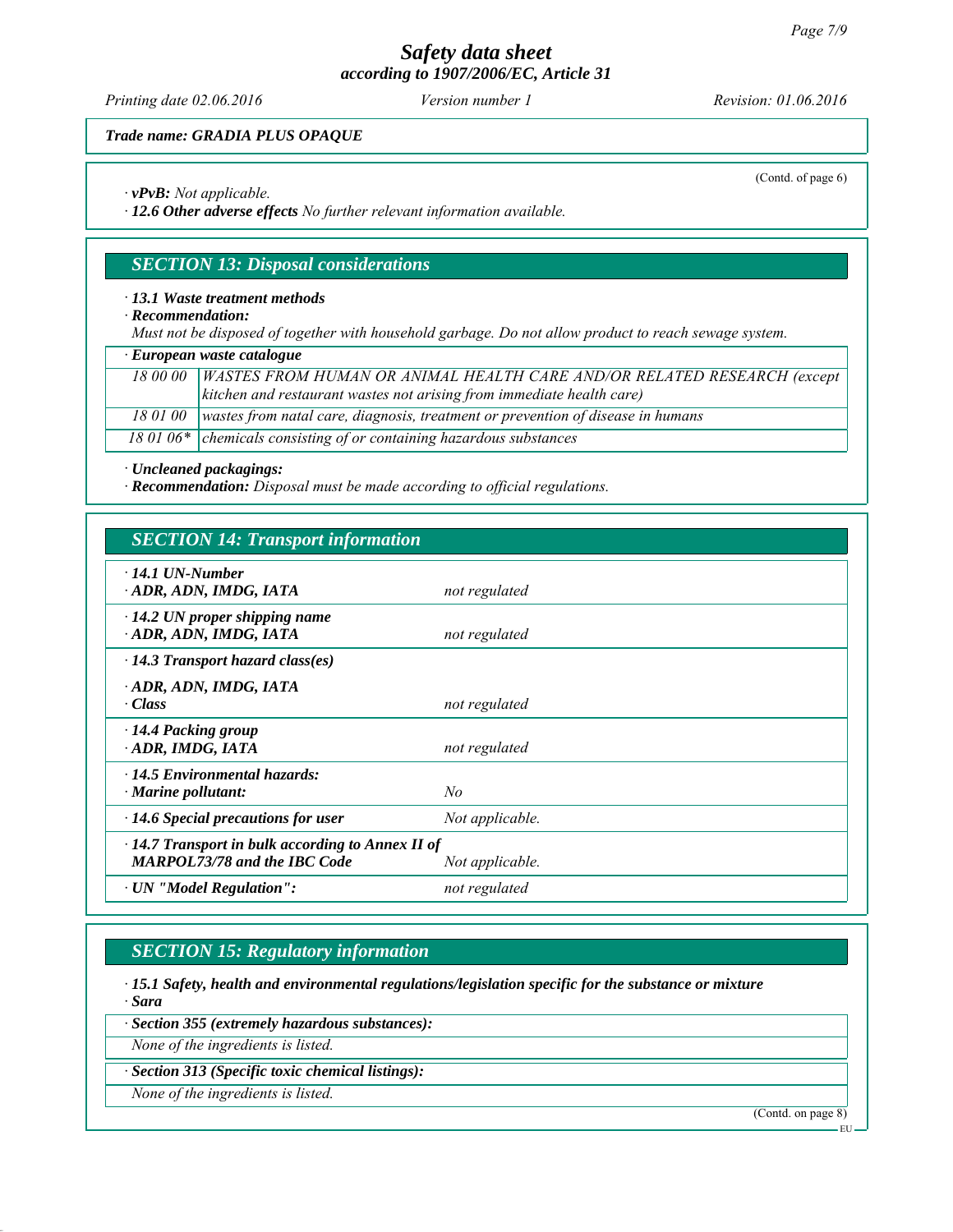*Printing date 02.06.2016 Revision: 01.06.2016 Version number 1*

*Trade name: GRADIA PLUS OPAQUE*

|                        | (Contd. of page 7)                                                                                            |
|------------------------|---------------------------------------------------------------------------------------------------------------|
|                        | · TSCA (Toxic Substances Control Act):<br>65997-17-3 Glass, oxide, chemicals                                  |
|                        |                                                                                                               |
|                        | 41637-38-1 Esterification products of 4,4'-isopropylidenediphenol, ethoxylated and 2-methylprop-2-enoic acid. |
|                        | 2530-85-0 3-trimethoxysilylpropyl methacrylate                                                                |
|                        | 72869-86-4 7,7,9(or 7,9,9)-trimethyl-4,13-dioxo-3,14-dioxa-5,12-diazahexadecane-1,16-diyl bismethacrylate     |
|                        | $109-16-0$ 2,2'-ethylenedioxydiethyl dimethacrylate                                                           |
|                        | 10287-53-3 ethyl 4-dimethylaminobenzoate                                                                      |
|                        | $128-37-0$ 2,6-di-tert-butyl-p-cresol                                                                         |
|                        | $13463-67-7$ titanium dioxide                                                                                 |
|                        | $1309-37-1$ Iron(III) oxide                                                                                   |
|                        | $1317-61-9$ triiron tetraoxide                                                                                |
|                        | 5870-38-2 Diethyl 2,5-dihydroxyterephthalate                                                                  |
|                        | 1879-09-0 6-tert-butyl-2,4-xylenol                                                                            |
|                        | 10373-78-1 $Camphorquinone$                                                                                   |
|                        | 2440-22-4 2-(2H-benzotriazol-2-yl)-p-cresol                                                                   |
| $\cdot$ Proposition 65 |                                                                                                               |
|                        | Chemicals known to cause cancer:                                                                              |
|                        | 13463-67-7 titanium dioxide                                                                                   |
|                        | Chemicals known to cause reproductive toxicity for females:                                                   |
|                        | None of the ingredients is listed.                                                                            |
|                        | Chemicals known to cause reproductive toxicity for males:                                                     |
|                        | None of the ingredients is listed.                                                                            |
|                        | Chemicals known to cause developmental toxicity:                                                              |
|                        | None of the ingredients is listed.                                                                            |
|                        | · Carcinogenic categories                                                                                     |
|                        | · EPA (Environmental Protection Agency)                                                                       |
|                        | None of the ingredients is listed.                                                                            |
|                        | · TLV (Threshold Limit Value established by ACGIH)                                                            |
|                        | $128-37-0$ 2,6-di-tert-butyl-p-cresol<br>A4                                                                   |
|                        | 13463-67-7 titanium dioxide<br>$\overline{A4}$                                                                |
| $1309 - 37 - 1$        | $ Ino(n)$ Iron(III) oxide<br>A4                                                                               |
|                        | · MAK (German Maximum Workplace Concentration)                                                                |
|                        | $128-37-0$ 2,6-di-tert-butyl-p-cresol<br>$\overline{4}$                                                       |
| 13463-67-7             | titanium dioxide<br>3A                                                                                        |
|                        | · NIOSH-Ca (National Institute for Occupational Safety and Health)                                            |
| 13463-67-7             | titanium dioxide                                                                                              |

*∙ 15.2 Chemical safety assessment: A Chemical Safety Assessment has not been carried out.*

(Contd. on page 9)

EU